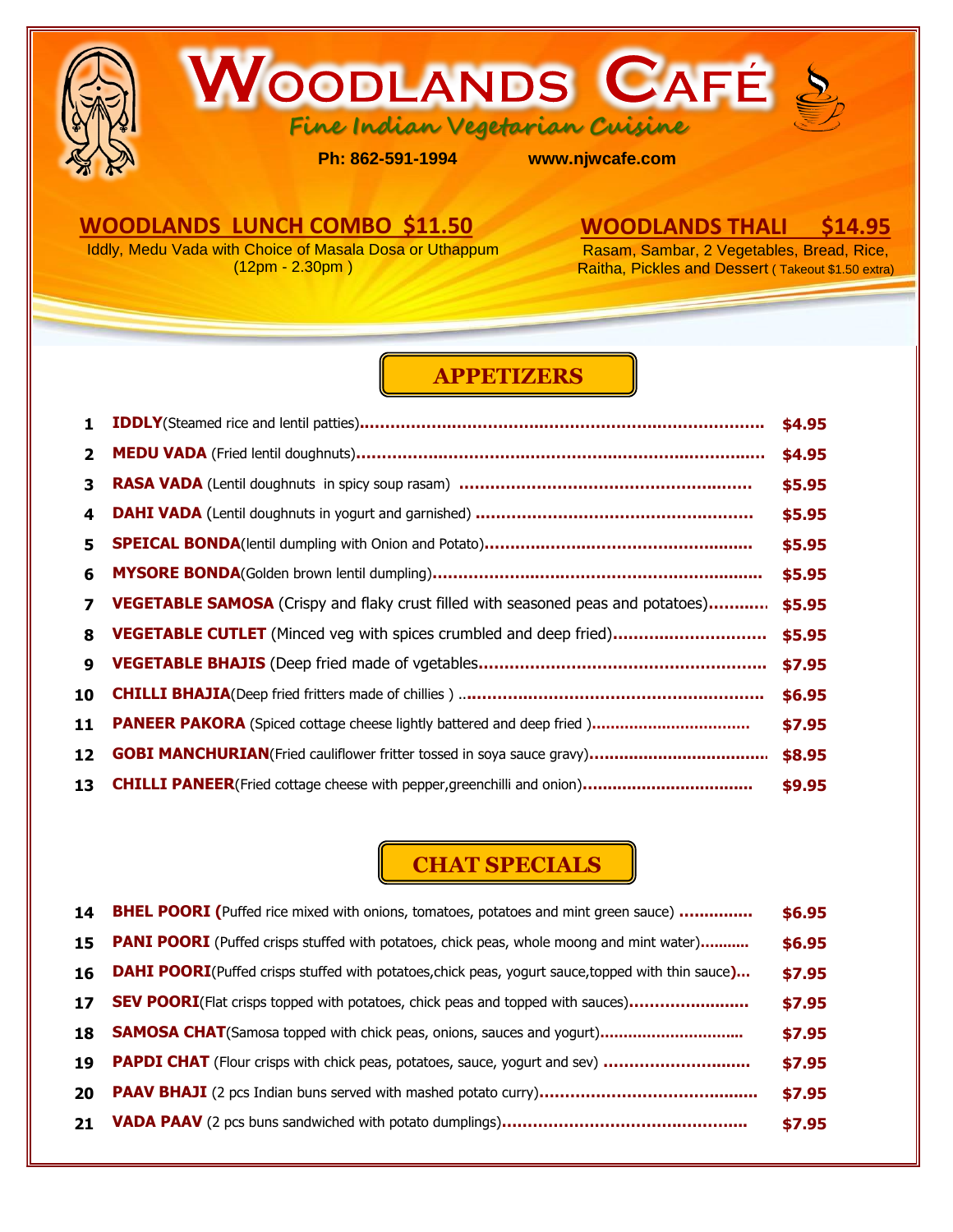# **DOSAS**

### **(Served with chutney & Sambar,additional toppings 50 cents extra)**

| 22 |                                                                                                       | \$6.95 |
|----|-------------------------------------------------------------------------------------------------------|--------|
| 23 | <b>MASALA DOSAI</b> (crepe made of rice and lentils filled with potatoes and onions in mild spices)   | \$7.95 |
| 24 |                                                                                                       | \$8.25 |
| 25 | <b>BUTTER MASALA DOSA</b> (Crepe cooked with butter and filled with potatoes, onions)                 | \$8.50 |
| 26 | <b>MYSORE SADA DOSAI</b> (Crepe with layer of hot chutney and is not filled with onions and potatoes) | \$8.50 |
| 27 | MYSORE MASALA DOSAI (Crepe with layer of hot chutney and is filled with potato masala)                | \$8.95 |
| 28 | <b>PODI MASALA DOSA</b> (A crepe sprinkled with gun powder and filled with potatoes, onions)          | \$9.25 |
| 29 | <b>PAPER MASALA</b> (A big crispy rice and lentil crepe rolled with potato masala on side)            | \$9.95 |
| 30 | <b>SADA RAVA DOSAI</b> (A plain wheat and rice crepe with mild seasonings)                            | \$8.25 |
| 31 | <b>SADA RAVA CHILLI</b> (A plain wheat and rice crepe with mild seasonings with hot peppers)          | \$8.50 |
| 32 | <b>SADA RAVA MASALA</b> (Wheat and rice crepe stuffed with potatoes in mild spices)                   | \$8.50 |
| 33 |                                                                                                       | \$8.95 |
| 34 | <b>ONION RAVA MASALA DOSAI</b> (Wheat and rice crepe stuffed with onions and potatoes)                | \$9.25 |
| 35 | <b>ONION RAVA DOSAI WITH CHEESE</b> (wheat and rice crepe with cheese, onions in mild spices)         | \$9.95 |
| 36 | <b>ONION RAVA DOSAI WITH CHILLI</b> (wheat and rice crepe with chilli, onions in mild spices)         | \$9.25 |
|    | <b>SPRING DOSAI</b> (Vegetable roll filled with onions, tomato, cabbage, carrot, potatoes, peas and   |        |
| 37 |                                                                                                       | \$9.95 |
| 38 | MUMBAI PAAV BHAJI DOSAI (A crepe layered with spiced potato gravy and served in slices)               | \$9.95 |
| 39 |                                                                                                       | \$9.95 |
| 40 |                                                                                                       | \$8.95 |
| 41 | <b>WOODLANDS KHARA DOSAI</b> (Sliced crepe layered with hot chutney and mashed potatoes with          | \$9.95 |

## **UTHAPPAMS**

| (Served with chutney & Sambar, additional toppings 50 cents extra) |                                                                                               |        |
|--------------------------------------------------------------------|-----------------------------------------------------------------------------------------------|--------|
| 42                                                                 |                                                                                               | \$7.95 |
| 43                                                                 | <b>ONION AND HOT CHILLI UTHAPPAM</b> (Pancake topped with onions and chilies)                 | \$8.95 |
| 44                                                                 | <b>ONION AND TOMATO UTHAPPAM</b> (Pancake topped with onions and tomatoes)                    | \$8.95 |
| 45                                                                 | <b>ONION AND PEAS UTHAPPAM</b> (Pancake topped with onions and green peas)                    | \$8.95 |
| 46                                                                 | <b>ONION, TOMATO AND PEAS UTHAPPAM</b> (Pancake topped with onions, tomatoes, and green peas) | \$9.25 |
| 48                                                                 |                                                                                               | \$8.95 |
| 49                                                                 | <b>MASALA UTHAPPAM</b> (topping with seasoned potato with tomato, onion and spices)           | \$9.25 |
| 50                                                                 |                                                                                               | \$9.50 |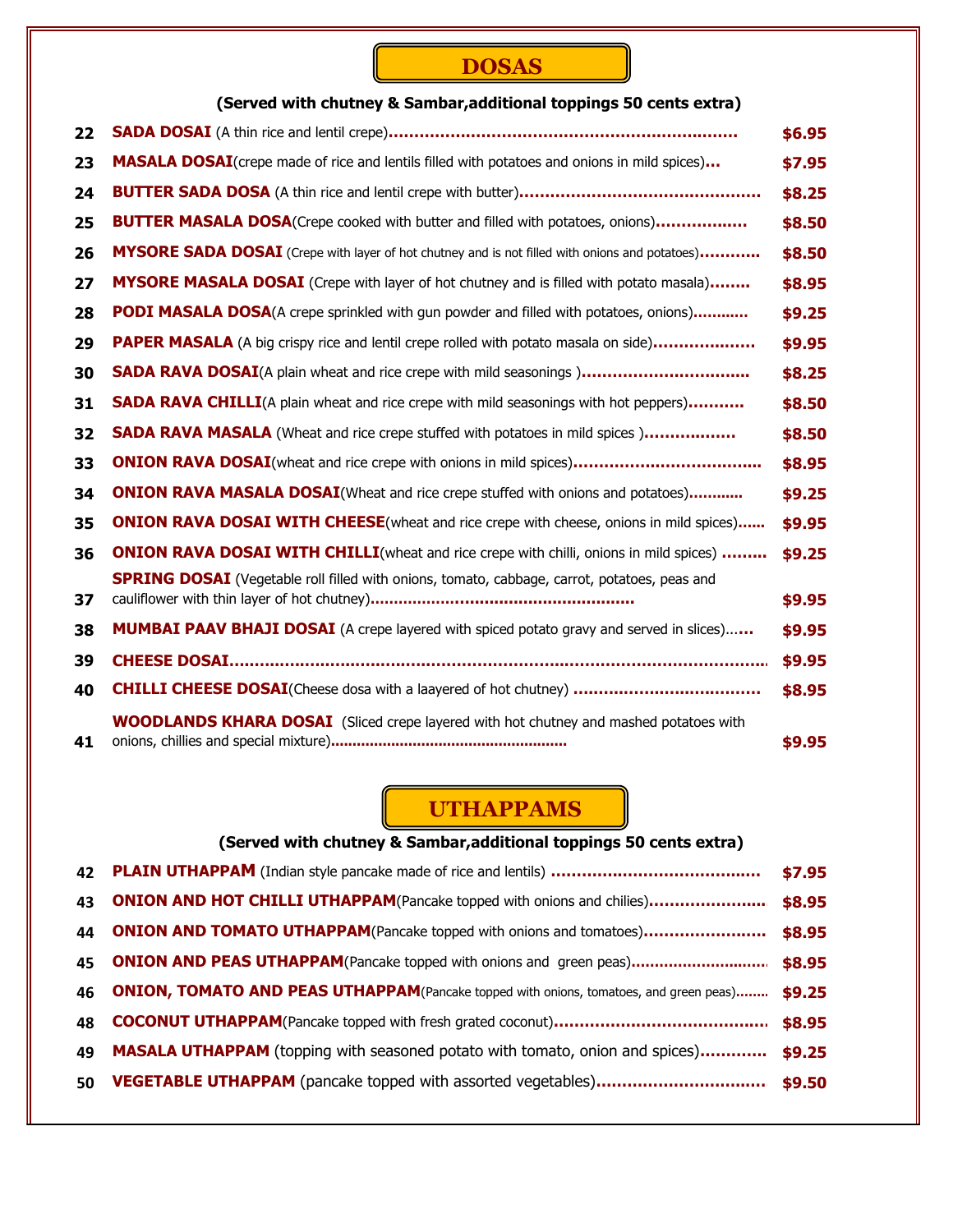# **RICE SPECIALS**

| 51 |                                                                                                 | \$8.25 |
|----|-------------------------------------------------------------------------------------------------|--------|
| 52 | <b>VAANGI BHATH</b> (Rice cooked with Egg Plant slices in a special blend of spices)            | \$8.25 |
| 53 | <b>PONGAL (Kitchidi)</b> (Rice cooked with lentil, butter, nuts and pieces of ginger)           | \$8.25 |
|    | 54 TAMARIND RICE (Puliyogare) (Rice garnished with tamarind and blend of many spices)           | \$8.25 |
|    | <b>55 LEMON RICE</b> (Lemon flavored rice garnished with green peas and curry leaves)           | \$8.25 |
| 56 |                                                                                                 | \$8.25 |
| 57 | <b>SPECIAL CURD RICE</b> (Rice mixed with yogurt and garnished with fresh coriander and spices) | \$7.95 |
| 58 | <b>COCONUT RICE</b> (Rice with fresh coconut, butter and garnished with nuts)                   | \$8.25 |
| 59 | VEGETABLE PULAV (Rice cooked with garden fresh vegetables and flavored with spices and leaves)  | \$8.95 |
| 60 |                                                                                                 | \$8.95 |

# **CURRIES**

|    | (Make it a combo with Rice, raita and Pickle for \$1.95 extra)                                      |         |  |  |
|----|-----------------------------------------------------------------------------------------------------|---------|--|--|
| 61 | VEGETABLE KURMA(Garden fresh vegetables cooked with coconut milk and spices)                        | \$9.75  |  |  |
| 62 |                                                                                                     | \$9.75  |  |  |
| 63 | KADAI BINDI CURRY (Tender okra with herbs and spices cooked in madras style)                        | \$9.95  |  |  |
| 64 |                                                                                                     | \$9.75  |  |  |
| 65 |                                                                                                     | \$9.75  |  |  |
| 66 |                                                                                                     | \$9.75  |  |  |
| 67 |                                                                                                     | \$10.95 |  |  |
| 68 |                                                                                                     | \$9.75  |  |  |
| 69 | <b>MUTTER PANEER</b> (Homemade cheese and green peas cooked in curry sauce)                         | \$10.95 |  |  |
| 70 |                                                                                                     | \$10.95 |  |  |
| 71 | <b>MALAI KOFTA</b> (Dumpling of homemade cheese, potatoes, peas and carrots cooked in creamy sauce) | \$10.50 |  |  |
| 72 |                                                                                                     | \$9.75  |  |  |
| 73 |                                                                                                     | \$9.95  |  |  |
| 74 |                                                                                                     | \$11.95 |  |  |
| 75 |                                                                                                     | \$12.50 |  |  |
| 76 |                                                                                                     | \$12.50 |  |  |